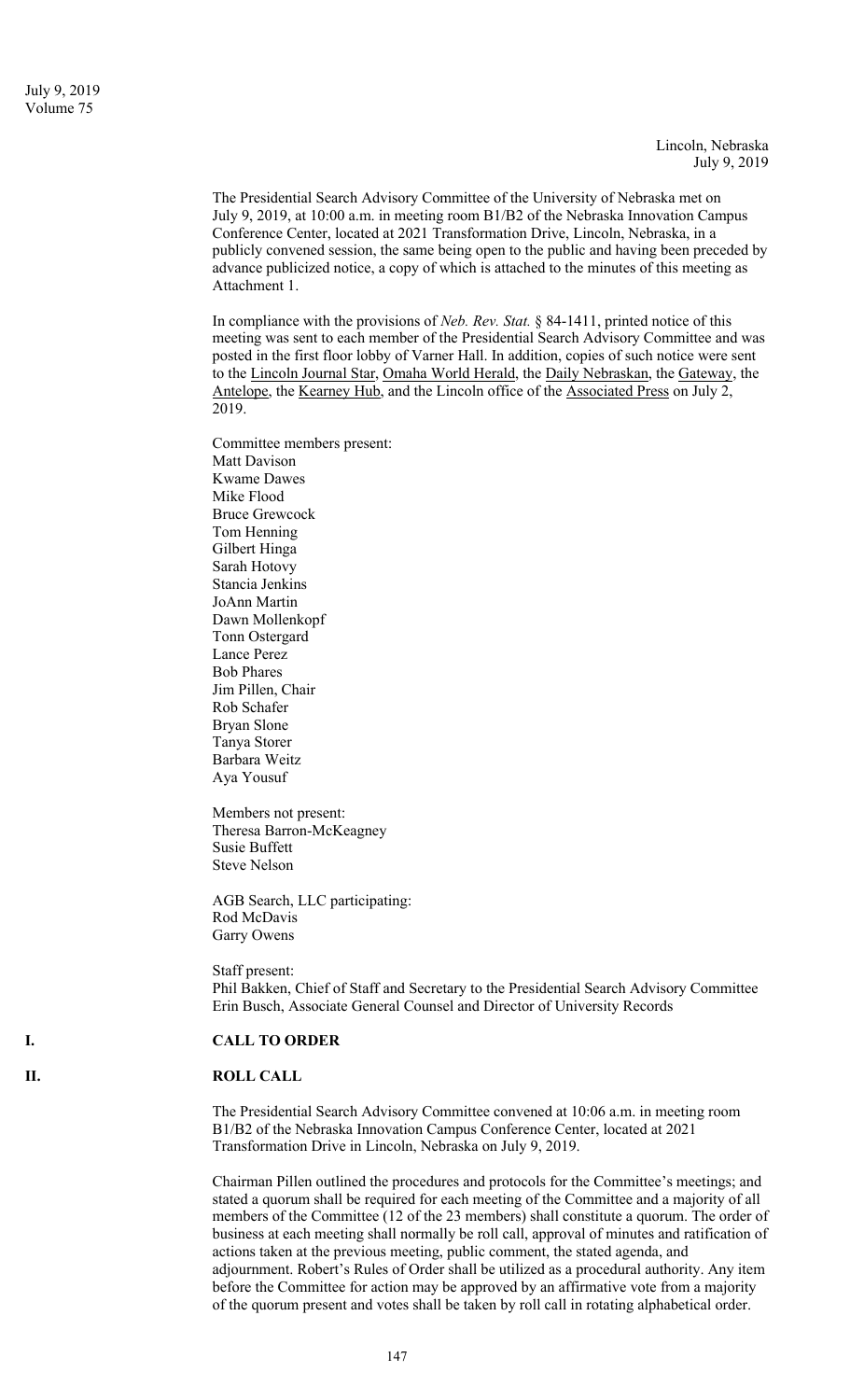|       | There being no objection, Phil Bakken was appointed to serve as secretary to this<br>committee. Attendance is indicated above.                                                                                                                                                                                                                                                                                                                                                                                                                                                                                                                                                                    |
|-------|---------------------------------------------------------------------------------------------------------------------------------------------------------------------------------------------------------------------------------------------------------------------------------------------------------------------------------------------------------------------------------------------------------------------------------------------------------------------------------------------------------------------------------------------------------------------------------------------------------------------------------------------------------------------------------------------------|
|       | Chairman Pillen announced the location of the Open Meetings Act in meeting room<br>B1/B2.                                                                                                                                                                                                                                                                                                                                                                                                                                                                                                                                                                                                         |
| Ш.    | <b>WELCOME REMARKS AND INTRODUCTIONS</b>                                                                                                                                                                                                                                                                                                                                                                                                                                                                                                                                                                                                                                                          |
|       | Members of the Committee and AGB Search, LLC introduced themselves.                                                                                                                                                                                                                                                                                                                                                                                                                                                                                                                                                                                                                               |
| IV.   | PRESIDENTIAL SEARCH ADVISORY COMMITTEE CHARGE                                                                                                                                                                                                                                                                                                                                                                                                                                                                                                                                                                                                                                                     |
|       | Chairman Pillen gave a charge to the Committee, stating, "The University of Nebraska<br>Presidential Search Advisory Committee is charged with recommending unranked semi-<br>finalist candidates to the Board of Regents. To complete this charge, the Committee is<br>expected to:<br>• Put together a rich message that will help AGB Search in the recruitment of<br>candidates;<br>• Solicit broad input from the University of Nebraska four-campus community                                                                                                                                                                                                                               |
|       | regarding the qualities needed in the University's next president;<br>• Use the seven Core Leadership Pillars approved by the Board of Regents and<br>qualities identified by the University community to build a Leadership Profile and<br>Advertisement to guide candidate nomination and recruitment;                                                                                                                                                                                                                                                                                                                                                                                          |
|       | • Invite nominations and broadly recruit candidates;<br>• Validate adequacy of the candidate pool before proceeding to interviews;<br>• Carefully evaluate candidates against the Seven Core Leadership Pillars and assess<br>institutional "fit" based on input from the entire University community.                                                                                                                                                                                                                                                                                                                                                                                            |
|       | In addition, Committee members are expected to:<br>• Play an active role in all facets of the Committee's work;<br>• Set aside parochial concerns and act in the best interest of the entire University<br>system;<br>• Disclose to the University's Vice President and General Counsel any potential<br>conflicts of interest;<br>• Serve as ambassadors on behalf of the University of Nebraska;<br>• Adequately prepare for and attend all committee meetings, unless excused;<br>• Understand and agree that only the Committee Chair will serve as spokesperson for<br>the search; and<br>• Maintain strict confidentiality throughout the process, respecting the privacy of<br>candidates. |
| V.    | <b>PUBLIC COMMENT</b>                                                                                                                                                                                                                                                                                                                                                                                                                                                                                                                                                                                                                                                                             |
| VI.   | None<br><b>ROLE OF AGB SEARCH</b>                                                                                                                                                                                                                                                                                                                                                                                                                                                                                                                                                                                                                                                                 |
|       | Rod McDavis and Garry Owens shared an update regarding the role of AGB Search and<br>how the firm will support the Committee's work.                                                                                                                                                                                                                                                                                                                                                                                                                                                                                                                                                              |
| VII.  | <b>DISCUSSION OF LEADERSHIP PROFILE AND CORE LEADERSHIP PILLARS</b>                                                                                                                                                                                                                                                                                                                                                                                                                                                                                                                                                                                                                               |
|       | Chairman Pillen shared the June 28, 2019 resolution from the Board of Regents outlining<br>the seven Core Leadership Pillars. The Committee discussed the Core Leadership Pillars<br>and recommended the addition of "Values Diversity and Inclusion" and "Views University<br>as a Global Leader."                                                                                                                                                                                                                                                                                                                                                                                               |
| VIII. | DISCUSSION OF QUALITIES, ATTRIBUTES, SKILLS, CHALLENGES, AND<br><b>OPPORTUNITIES</b>                                                                                                                                                                                                                                                                                                                                                                                                                                                                                                                                                                                                              |
|       | Chairman Pillen led the Committee in a discussion regarding the qualities, attributes, and<br>skills desired in the next president; and the challenges and opportunities on the horizon for<br>the University of Nebraska.                                                                                                                                                                                                                                                                                                                                                                                                                                                                        |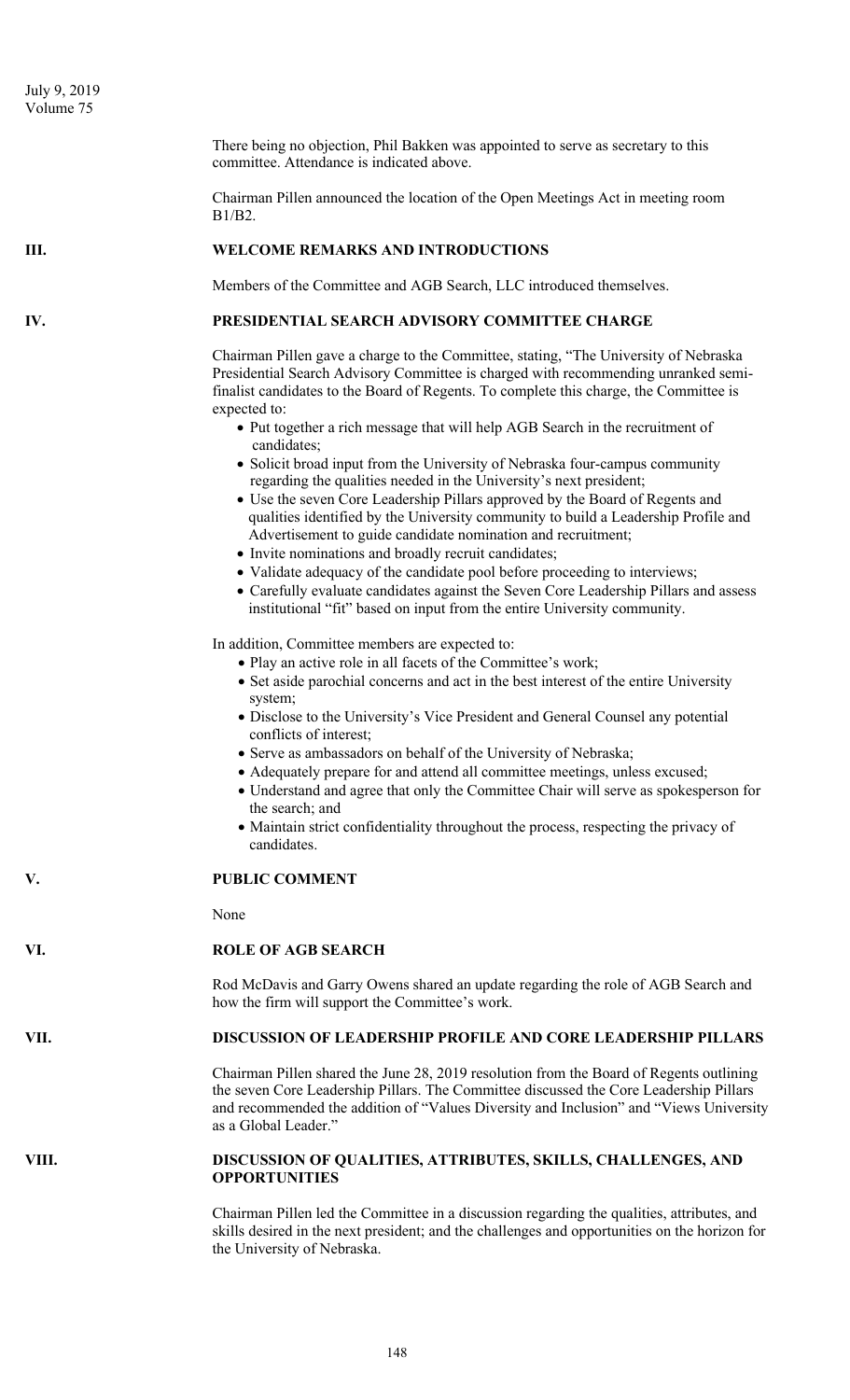| IX.    | <b>CLOSED SESSION</b>                                                                                                                                                                                                                                                                                                                                                                                                                                                                                  |
|--------|--------------------------------------------------------------------------------------------------------------------------------------------------------------------------------------------------------------------------------------------------------------------------------------------------------------------------------------------------------------------------------------------------------------------------------------------------------------------------------------------------------|
|        | Closed Session                                                                                                                                                                                                                                                                                                                                                                                                                                                                                         |
| Motion | Moved by Phares and seconded by Ostergard that the Committee go into closed session as<br>authorized by Neb. Rev. Stat. § 84-1410 for the protection of the public interest, and to<br>prevent needless injury to the reputation of persons who have not requested a public<br>hearing, for the purpose of holding a discussion limited to the following subject:<br>Confidential personnel matters involving the search and selection of the President of<br>$\bullet$<br>the University of Nebraska. |
|        | Chairman Pillen asked for a roll call vote.                                                                                                                                                                                                                                                                                                                                                                                                                                                            |
| Action | Voting Aye: Davison, Dawes, Flood, Gold, Henning, Hinga, Hotovy, Jenkins, Martin,<br>Mollenkopf, Ostergard, Perez, Phares, Pillen, Schafer, Slone, Storer, Weitz, Yousuf.<br>Motion carried.                                                                                                                                                                                                                                                                                                           |
|        | Chairman Pillen declared that the closed session would be strictly limited to a discussion<br>of:                                                                                                                                                                                                                                                                                                                                                                                                      |
|        | Confidential personnel matters involving the search and selection of the President of<br>$\bullet$<br>the University of Nebraska.                                                                                                                                                                                                                                                                                                                                                                      |
|        | The Committee went into closed session at 12:49 p.m.                                                                                                                                                                                                                                                                                                                                                                                                                                                   |
|        | The Committee reconvened the open meeting at 2:52 p.m.                                                                                                                                                                                                                                                                                                                                                                                                                                                 |
| X.     | <b>ADJOURNMENT</b>                                                                                                                                                                                                                                                                                                                                                                                                                                                                                     |
|        | There being no further business, the meeting was adjourned by Chairman Pillen at<br>2.53 p.m.                                                                                                                                                                                                                                                                                                                                                                                                          |
|        | Respectfully submitted,                                                                                                                                                                                                                                                                                                                                                                                                                                                                                |
|        |                                                                                                                                                                                                                                                                                                                                                                                                                                                                                                        |
|        | Philip J. Bakken<br>Secretary Presidential Search                                                                                                                                                                                                                                                                                                                                                                                                                                                      |

Secretary, Presidential Search Advisory Committee

James D. Pillen Chairman, Presidential Search Advisory Committee